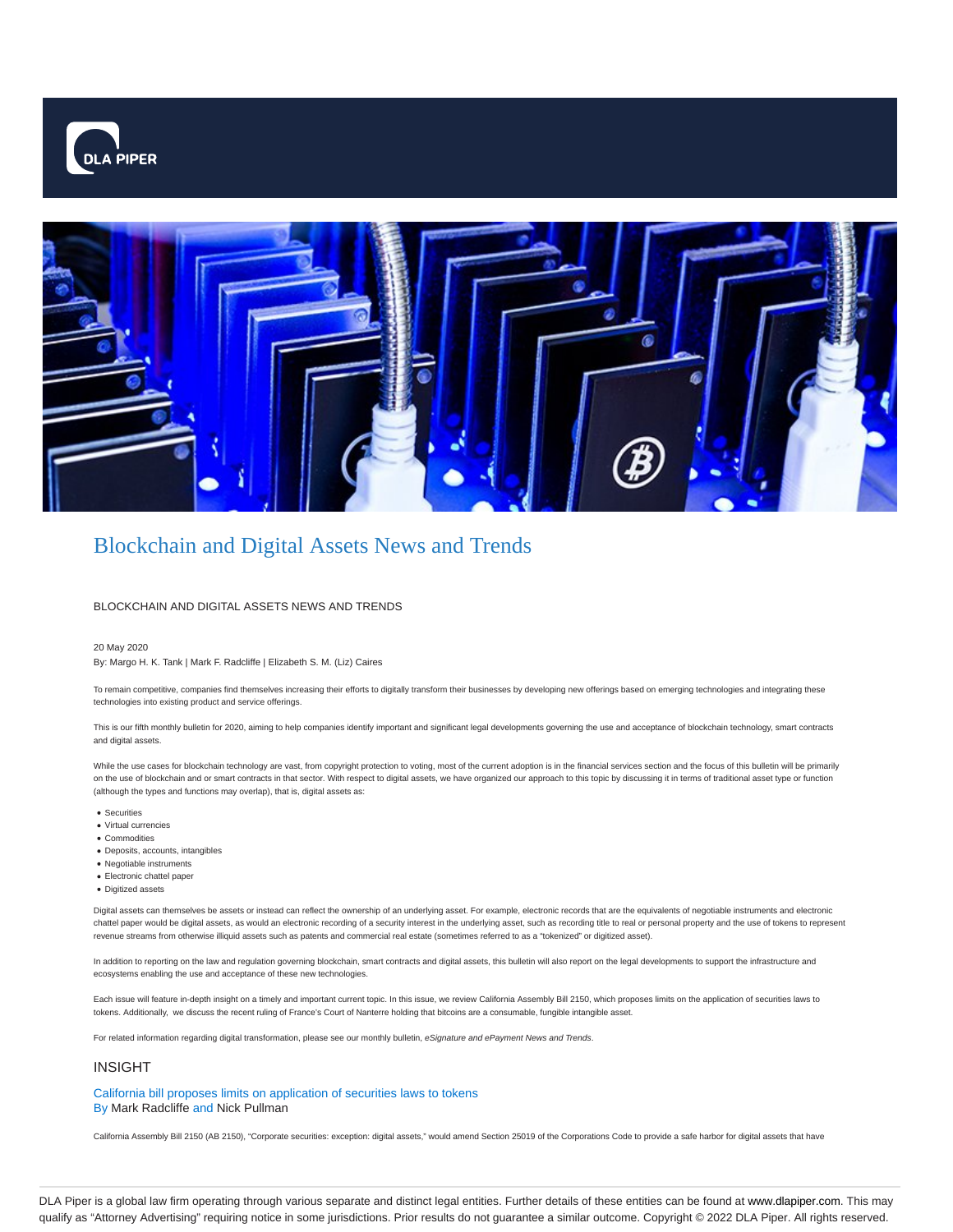characteristics that take the asset outside the definition of an investment contract. California is considered a pioneer in the technology space, and the successful passage of AB 2150 may lead additional states and even the federal government to examine the regulatory regime of digital assets. Read more.

# French court clarifies the nature of bitcoins: a consumable, fungible intangible asset By Sébastien Praicheux and Célestine Barthout

France's first instance commercial Court of Nanterre, which has jurisdiction over many banks and major corporations, has issued a remarkable and highly publicized ruling involving the characterization of the nature of bitcoins under French law, determining that all bitcoins are fungible – freely exchangeable or replaceable with each other. Read more.

#### **FEDERAL DEVELOPMENTS**

**Commodities**

**CFTC designates bitcoin derivatives exchange as a contract market.** On April 20, the US Commodity Futures Trading Commission (CFTC) announced it issued an Order of Designation to Bitnomial Exchange, LLC, approving Bitnomial as a designated contract market (DCM). Bitnomial is a bitcoin derivatives exchange, now permitted to trade in bitcoin futures and options.

## **Virtual currency**

- **FinCEN director speaks at Consensus blockchain conference.** On May 13 Kenneth A. Blanco, Director of the Financial Crimes Enforcement Network (FinCEN), spoke virtually at the Consensus Blockchain Conference calling for collaboration between the government and financial institutions and virtual currency service providers to prevent and combat financial crime such as money laundering (AML) and the financing of terrorism (CFT). Director Blanco addressed FinCEN's efforts to provide guidance related to AML and CFT involving virtual currency related to the coronavirus disease 2019 (COVID-19) pandemic, the Travel Rule, and opportunities for collaboration and challenges in the fight against the illicit use of virtual currencies
- . Congressional Research Service reports on fintech. On April 28, the Congressional Research Service issued a report titled "Fintech: Overview of Innovative Financial Technology and Selected Policy Issues" which includes a discussion on the regulation of cryptocurrency and initial coin offerings, how cryptocurrency could affect monetary policy and fraud and consumer protection issues related to ICOs.

# **STATE DEVELOPMENTS**

#### **Blockchain**

. Kentucky creates blockchain working group. On April 24, the Governor of Kentucky signed SB 55 to create a blockchain technology working group to evaluate the feasibility and efficacy of using blockchain technology to enhance the security of and increase protection for the state's critical infrastructure, including utilities. The new law takes effect July 1.

## **INDUSTRY DEVELOPMENTS**

## **Bitcoin**

**Bitcoin halving event.** The anticipated bitcoin halving event occurred on May 11, 2020. every 210,000 blocks mined, or about every four years, the reward given to bitcoin miners for processing transactions is cut in half (ie, "halved"). Eventually the mining rewards will decrease to zero, and the maximum of 21 million bitcoin will be fully released by 2140. At that point, miners will be rewarded solely with fees for processing transactions, which bitcoin network users would pay. The May 11 halving decreased the mining reward from 12.5 bitcoin per block to 6.25 bitcoin per block. Past halving events occurred in November 2012 and July 2016.

The halving process reduces by 50 percent the rate at which new Bitcoin is released into circulation and acts to predictably control Bitcoin inflation by limiting the available Bitcoin supply in use across the blockchain network. Additionally, as the mining reward decreases by 50 percent, the mining capacity allocated to the Bitcoin network should correspondingly decrease. In practice, the difficulty of the mining process is also adjusted dynamically by the Bitcoin network, so a decrease in mining rewards and activity could be offset at least in part by a decrease in computing costs..

#### **Virtual currency**

Libra updates its white paper. In April the Libra Association Members updated its white paper to adopt four key changes in response to regulatory concerns:

- 1. Offering single-currency stablecoins in addition to the multi-currency coin.
- 2. Enhancing the safety of the Libra payment system with a robust compliance framework.
- 3. Forgoing the future transition to a permissionless system while maintaining its key economic properties.
- 4. Building strong protections into the design of the Libra Reserve.

# ENFORCEMENT ACTIONS

## **FEDERAL**

#### **Securities**

- **Telegram CEO announces an end to work on TON blockchain.** After the SEC obtained a preliminary injunction prohibiting distribution of Gram tokens (discussed here and here), on May 12, Pavel Durov, the CEO of Telegram Group, Inc., posted that Telegram's active involvement with TON is over. The announcement comes in the midst of efforts to persuade initial purchasers of Grams to loan their funds back to the project for a year with the hope of a 110 percent repayment of their purchase amounts. Alternatively, initial purchasers are being offered 72 percent of their investment back now. It is unclear whether the loan proposal will proceed in light of the announcement. In his post, Durov claimed that the injunction order impedes on the sovereignty of other nations by preventing distribution of tokens abroad. Durov also noted that networks built on TON technology may continue to appear but without Telegram's active involvement or affiliation. Meanwhile, the SEC action continues for the moment with the parties working through a potential discovery schedule.
- SEC charges Dropil and its founders with fraudulent ICO. The SEC on April 23 announced it had charged Dropil, Inc. and its three California-based founders with defrauding investors in a fraudulent and unregistered initial coin offering (ICO) in the form of DROP tokens that raised more than \$1.8 million from thousands of investors. The SEC seeks an injunction, disgorgement and civil monetary penalties.
- . The Blockchain Association files amicus brief in Kik litigation. In the SEC's ongoing enforcement action against token issuer Kik Interactive, Inc. (read more here and here), on April 17 The Blockchain Association filed an amicus curiae brief in support of Kik. In its brief, the Blockchain Association seeks to focus the court and the SEC on the specific set of facts involved in the Kik case and avoid a farther-reaching ruling that could impact the blockchain and cryptocurrency ecosystem more broadly. The brief argues that the SEC's position in the Kik case differs from the limited guidance previously provided by the SEC on how to fund and introduce blockchain networks and asks the SEC and the court to "follow existing SEC rules and guidance: the sale of digital assets under a statutory exemption, or their circulation to the public once a functional network exists, does not amount to an improper distribution of unregistered securities. Rather, the fact-specific test under Howey continues to govern whether a particular asset amounts to a security." The brief also seeks to distance the Kik case from the Telegram decision: "The Court should not adopt the novel theory advanced in the recent Telegram decision: that complying with existing securities exemptions by contracting with sophisticated accredited investors amounts to a 'scheme' to distribute unregistered securities to the public at some point in the future. The Telegram decision treats cryptocurrency as somehow different from every other industry. Following that decision could undermine innovation in an important new field of technology while excluding an industry from the same securities law exemptions that are supposed to apply uniformly.

#### **Commodities**

. CFTC charges Fingerhut and others with fraud. On May 7, the CFTC announced the filing of a fraud complaint against Daniel Fingerhut, Tal Variola and Itay Barak, and three affiliated companies for soliciting tens of millions of customers to open and fund off-exchange binary options and digital asset trading accounts. The scheme allegedly caused more than 59,000 customers to open and fund accounts, generating more than \$20 million in commissions to the defendants. The CFTC seeks restitution, disgorgement, civil monetary penalties, registration and trading bans and injunctions.

#### **STATE**

**Securities**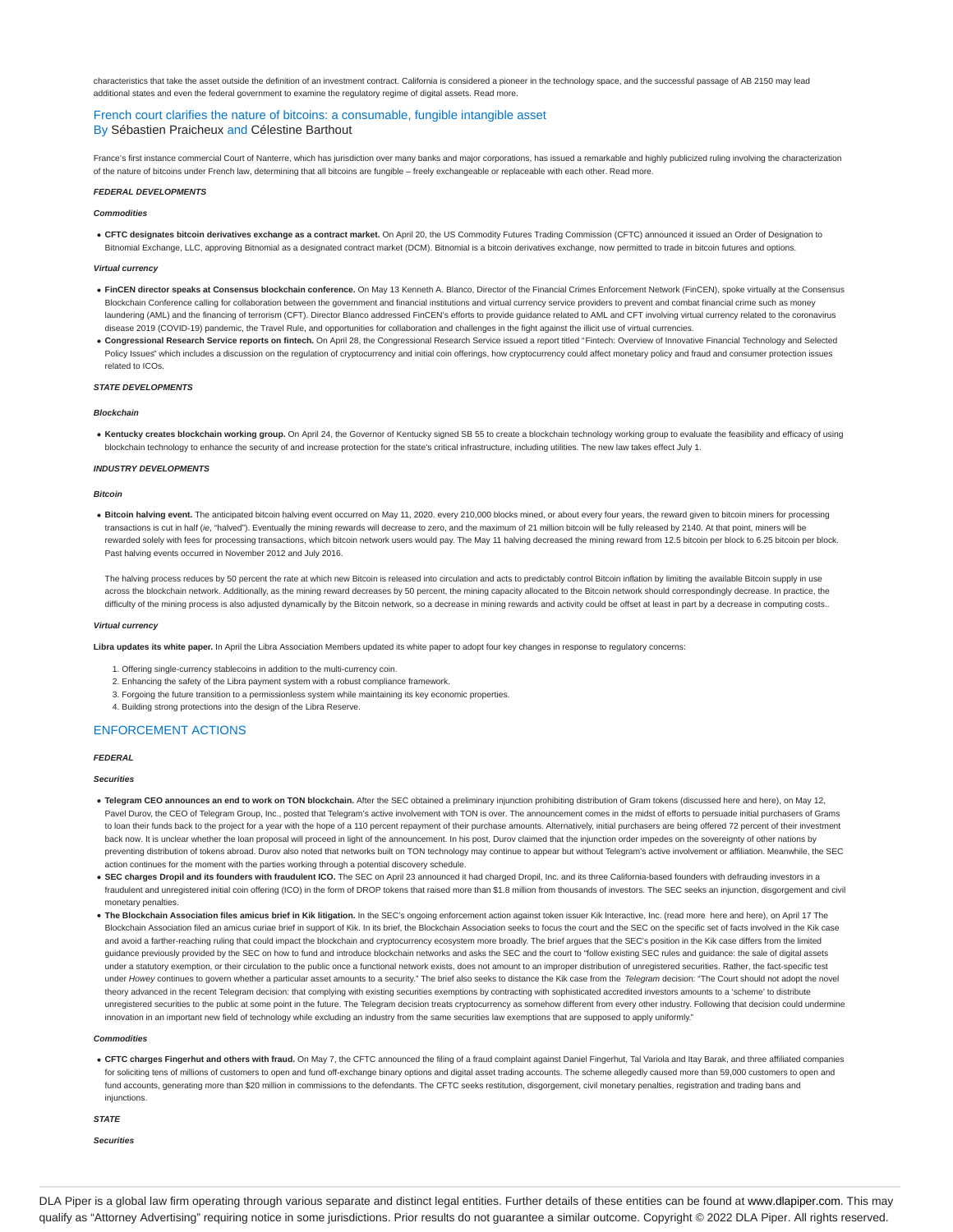- . New Jersey court holds that name change of Riot Blockchain did not constitute securities fraud. On April 30, the US District Court for the District of New Jersey granted the motion to dismiss filed by Riot Blockchain Inc. in a class action lawsuit filed in February 2018. The order dismissed the complaint's allegations that Riot Blockchain's decision to change its name from Bioptix in 2017 was a scheme to drive up the company's share price and enrich inside investors
- . Overstock.com seeks dismissal of Utah class action. On May 12, Overstock.com, Inc. filed a motion to dismiss seeking to dismiss the complaint which alleged that the company made false statements about financial projections for 2019 and that Overstock engineered a scheme to issue a digital dividend to create an artificial squeeze on short sellers.
- **Ripple again faces allegations of unregistered sale of securities.** On May 1, Bitcoin Manipulation Abatement, LLC (BMA) filed a complaint against Ripple Labs, Inc. and its founder, Brad Garlinghouse, in the US District Court for the Northern District of California. The complaint alleges violations of securities laws in the sale and marketing of Ripple's XRP token, including allegations that Ripple failed to register the \$1.1 billion sale of XRP tokens with the SEC and California regulators and that Ripple misrepresented the sale to artificially increase the price of XRP tokens. BMA seeks restitution as well as an injunction, "compensatory damages" and attorneys' fees. For information on other litigation against Ripple, see our April issue.

# SPOTLIGHT ON INTERNATIONAL DEVELOPMENTS

### **Blockchain**

- **EU Blockchain Forum reports on Blockchain, IOT, and AI.** On April 21, the EU Blockchain Observatory & Forum published a report entitled "Convergence of Blockchain, AI, and IOT" discussing how blockchain technology can be used in conjunction with the Internet of Things and artificial intelligence to complement each other and build new kinds of platforms, products and services, and the risks and challenges posed by such approaches.
- . WEF publishes toolkit for blockchain development. On April 28, the World Economic Forum's Center for the Fourth Industrial Revolution published a blockchain deployment framework titled "Redesigning Trust: Blockchain Deployment Toolkit." This framework is intended to provide actionable principles for designing and deploying blockchain solutions in a variety of industry segments, including supply chain, finance and digital media. The framework includes 14 modular kits, and address areas such as data protection, public v. private structure, cybersecurity, digital identity, consortium formation, governance, financial reporting and controls, and legal and regulatory compliance. Additionally, the report identifies a number of key areas of legal and regulatory compliance, including the following:
	- Jurisdiction
- Governance and legal documentation
- Liability
- o Intellectual property rights
- o Personal data privacy
- Decentralised autonomous organizations (DAOs)
- Smart contracts
- o Exit from blockchain.

#### **Digital assets**

- **UK regulator announces digital sandbox pilot.** On May 5, the UK's Financial Conduct Authority (FCA) announced it will pilot a "digital sandbox" which will open during the summer. The FCA accelerated its plans due to the COVID-19 pandemic and will pilot aspects of the sandbox in a modular fashion. The sandbox is intended as a permanent testing environment, allowing firms to test and develop proofs of concept in a digital testing environment.
- Portuguese government creates "technological free zones." On April 21, the Portuguese Council of Ministers issued a resolution revealing the country's Action Plan for Digital Transition which included plans to create "Technological Free Zones" (Zonas Livres Tecnológicas) with eased regulations and requirements for the demonstration and testing of new technologies across various industries and sectors.

# **Virtual currency**

- **Australian woman charged in unlawful exchange of cryptocurrency.** On May 15, the New South Wales Cybercrime Squad reportedly charged an Australian woman with breaching requirements related to digital currency exchange services, after seizing more than \$60,000 in cash and 3.8 bitcoin. The woman is allegedly part of a syndicate providing unregistered digital currency exchange services, exchanging cash for more than AU\$5 million in bitcoin.
- . Chinese appellate court finds bitcoin to be a digital asset. On May 6, the Shanghai No. 1 Intermediate People's Court reportedly announced its findings that bitcoin is a digital asset and all bitcoin obtained through illegal means should be returned or compensated at a discount.
- **European Central Bank publishes report on global stablecoins.** On May 5, the European Central Bank (ECB) published "A Regulatory and Financial Stability Perspective on Global Stablecoins," an article that reviews the function, classification and financial stability risks of global stablecoins. The article concludes that the financial stability risks posed by global stablecoins require a robust regulatory framework.
- **European Central Bank assessing CBDC**. On April 28, Fabio Panetta, an Executive Board member of the ECB published a blog post entitled "Beyond Monetary Policy protecting the continuity and safety of payments during the coronavirus crisis" which discusses the ECB's assessment of the case for issuing a "digital euro" – in part as in response to concerns regarding handling of paper currency during the COVID-19 pandemic – in addition to private means of electronic payments.
- . FATF publishes report on impact of COVID-19 on money laundering and terrorist financing. On May 4, the Financial Action Task Forde (FATF), and independent inter-governmental body, published "COVID-19-related Money Laundering and Terrorist Financing – risks and policy responses," a report identifying challenges, good practices and policy responses to new money laundering and terrorist financing threats and vulnerabilities arising from the COVID-19 crisis. The report focuses on:
- New threats and vulnerabilities stemming from COVID-19-related crime and impacts on ML and TF risks
- Current impact on AML/CFT efforts by governments and the private sector due to COVID-19 and
- o Suggested AML/CFT policy responses to support the swift and effective implementation of measures to respond to COVID-19, while managing new risks and vulnerabilities identified, including: charitable activity and economic and fiscal stimulus and financial rescue packages for firms and individuals.
- **Netherlands central bank announces registration for virtual currency service providers.** On May 4, the De Nederlandsche Bank (DNB) called for crypto service providers to apply for registration before the May 18 effective date for the Implementation Act amending the Fourth Anti-Money Laundering Directive. In addition to registration, the Act requires crypto service providers to comply with the Anti-Money Laundering and Anti-Terrorist Financing Act. Those applying before May 18 may continue operations during the period their registration application is in process.
- **Netherlands central bank publishes report on CBDCs.** On April 21, the DNB published a report entitled "Central Bank Digital Currency objectives preconditions and design choices" and announced the DBC "wishes to play a leading role in developing CBDC" if the ECB should decide to launch an experiment involving CBDC .
- **Singapore tax authority publishes guidance on digital tokens and ICOs.** On April 17, the Inland Revenue Authority of Singapore (IRAS) published guidance entitled "IRAS e-Tax Guide income tax treatment of digital tokens" which discusses the tax treatment of "payment tokens, utility tokens and security tokens." Payment tokens include cryptocurrencies and the guide treats them as intangible property, such that the goods and/or services purchased using the tokens are taxed. Utility tokens are deemed unlikely to be taxed but may result in a deductible expense. With respect to security tokens, the return derived from the token (interest or dividend) will determine the taxability. The guidance also reviews the tax treatment of blockchain hard forks and ICOs.
- **South African fintech working group reports on cryptoassets.** On April 16, the South African Intergovernmental IFWG Cryptoassets Regulatory Working Group published "Position Paper on Crypto Assets," a report that proposes a regulatory and policy response to crypto asset activities in South Africa to enable the development of a regulatory framework .
- . Swiss financial association issues report on custody of digital assets. In April, the Capital Markets and Technology Association, an association of Swiss financial experts promoting the use of new technologies in capital markets, issued a report entitled "Digital Assets Custody Standard" setting forth standards, requirements and recommendations for technology solutions enabling the custody and management of digital assets.

# For more information

Please visit our Coronavirus Resource Center and subscribe to our mailing list to receive alerts, webinar invitations and other publications to help you navigate this challenging time.

# **Trending**

Coronavirus: US federal and state governments work quickly to enable remote online notarization and SBA PPP loans to meet global crisis

OCIE announces 2020 examination priorities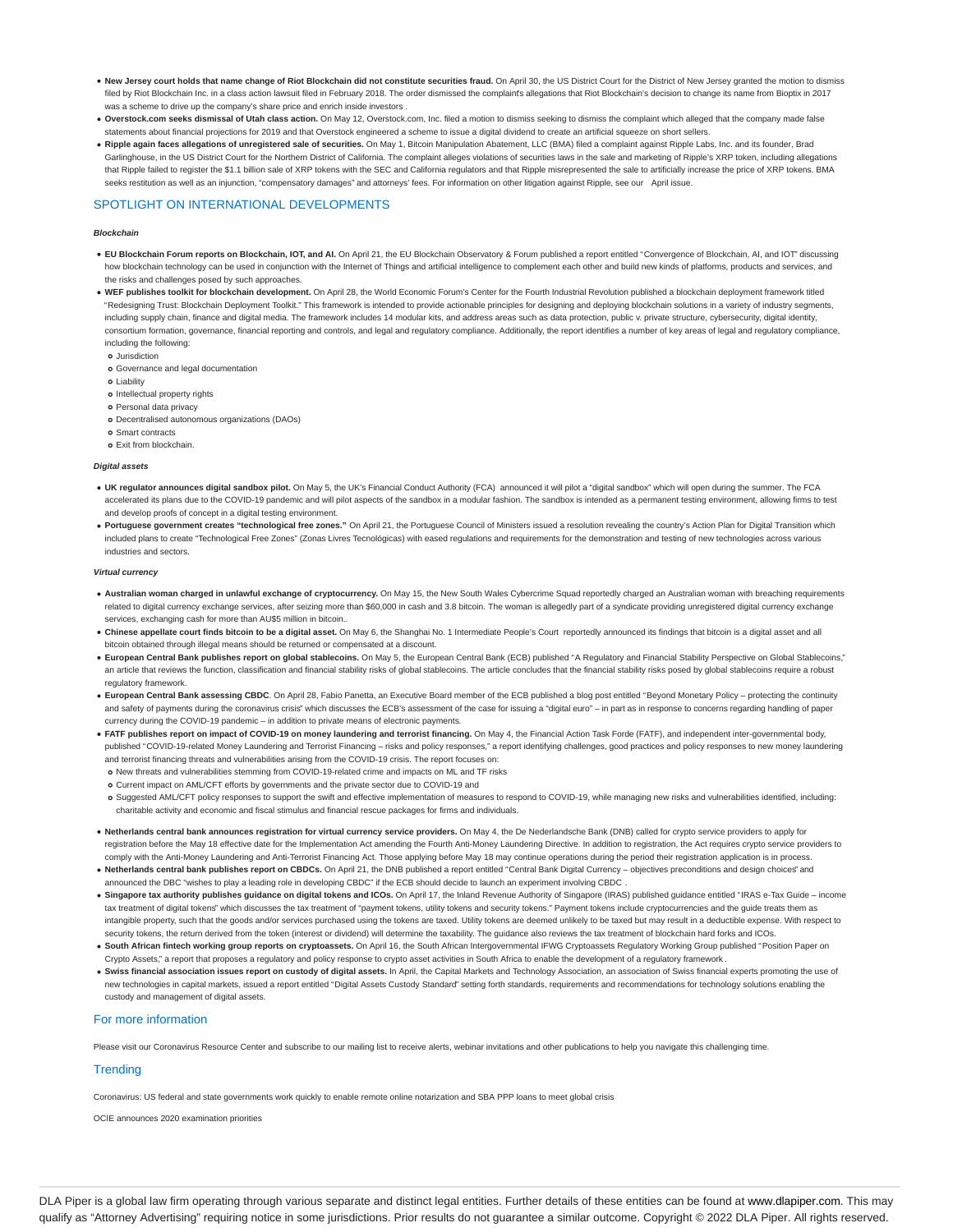# More from DLA Piper

Fifth Money Laundering Directive - Summary of changes to UK AML law

# In case you missed it

Legal Developments in Categorising and Tracing Cryptoassets – DLA FinBrief blog

DoD's new cybersecurity compliance program – what you need to know

Our analysis of the July 31 FCA policy statement PS19/22: Guidance on Cryptoassets, which sets out the FCA's final guidance on whether dealings involving cryptoassets require authorization under FSMA.

# Read these next

The April 2020 issue of eSignature and ePayment News and Trends

The latest issue of our bulletin Bank Regulatory News and Trends

# **Contacts**

Learn more about our Blockchain and Digital Assets practice by contacting any of our editors: Margo H.K. Tank Mark Radcliffe Liz Caires

#### **Contributors**

Martin Bartlam Mary Dunbar Tom Geraghty Claire Hall Jeff Hare Edward J. Johnsen Andrew Ledbetter Victoria Lee Deborah Meshulam Curtis Mo Scott Thiel David Whitaker Brian Cadousteau Benjamin Klein Andrew W. Grant Bethany Krystek Michael Fluhr Katherine Thoreson Marius Domokos Nick Pullman Sébastien Praicheux Célestine Barthout

**Subscribe** Be the first to read DLA Piper's legal insights .

## **Learn more**

Please visit our Intellectual Property and Technology, Data Protection, Privacy and Security, and Blockchain and Digital Assets pages.

# **About us**

Find out more about our firm at www.dlapiper.com.

# AUTHORS



## **Margo H. K. Tank** Partner

Washington, DC | T: +1 202 799 4000 margo.tank@dlapiper.com



**Mark F. Radcliffe** Partner Silicon Valley | T: +1 650 833 2000 mark.radcliffe@dlapiper.com